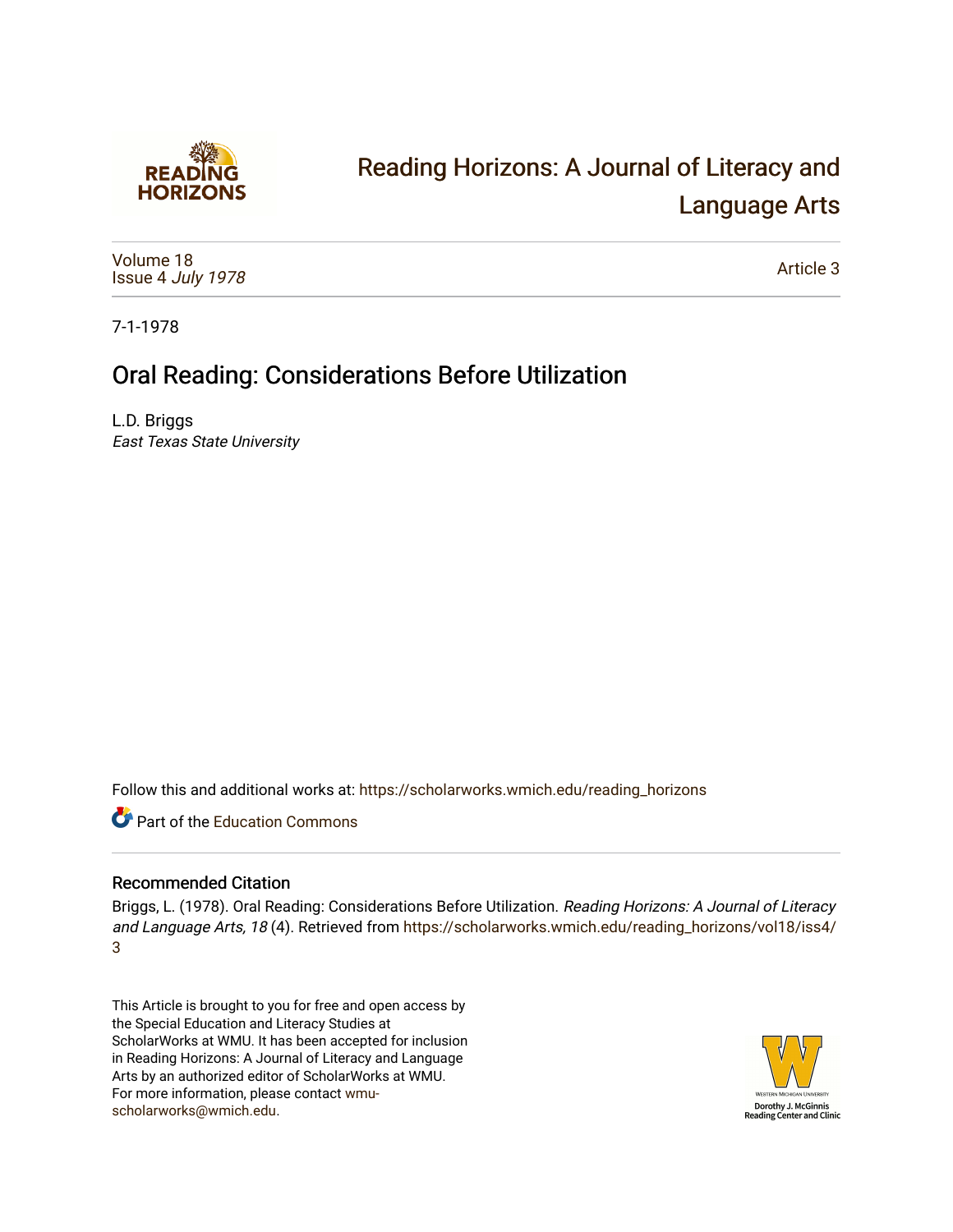### *ORAL READING: CONSIDERATIONS* **ORAL READING: CONSIDERATIONS BEFORE UTILIZATION**

### *L. D. Briggs* **L. D. Briggs**

#### *PROFESSOR OF ELEMENTARY EDUCATION, EAST TEXAS STATE UNIVERSITY PROFESSOR* OF *ELEMENTARY EDUCATION, EAST TEXAS STATE UNIVERSITY*

One of the most revealing diagnostic devices used in the elementary One of the most revealing diagnostic devices used in the elementary school is oral reading. By using oral reading the teacher can evaluate the school is oral reading. By using oral reading the teacher can evaluate the child's ability to respond to punctuation marks, to apply phonics, to child's ability to respond to punctuation marks, to apply phonics, to recognize basic sight words, to phrase correctly, and to apply otherreading recognize basic sight words, to phrase correctly, and to apply other reading skills. The child's strengths and weaknesses can easily be determined skills. The child's strengths and weaknesses can easily be determined through the use of oral reading, and an individual improvement program through the use of oral reading, and an individual improvement program can be based on an evaluation of reading skills as reflected by oral reading. Without question, oral reading is an essential activity for effective teaching.

Oral reading, however, is not an extensively used activity. Oral reading Oral reading, however, is not an extensively used activity. Oral reading is not often utilized outside the classroom. Most reading is silent, and, even is not often utilized outside the classroom. Most reading is silent, and, even in the classroom, silent reading is used more often than oral reading. in the classroom, silent reading is used more often than oral reading.

#### Oral Reading in the Classroom Oral Reading in the Classroom

The purpose of oral reading is to share with others. This sharing may The purpose of oral reading is to share with others. This sharing may range from reading to the teacher for diagnostic purposes to readingto the range from reading to the teacher for diagnostic purposes to reading to the whole class for skill-development, information, or recreation (Smith & whole class for skill-development, information, or recreation (Smith & Johnson, 1976). Johnson, 1976).

Practice in oral reading can make some enduring positive contributions Practice in oral reading can make some enduring positive contributions to the child's growth. When reading orally, the child can develop poise, to the child's growth. When reading orally. the child can develop poise, social status, self-confidence, a feeling of success and belonging, a good social status, self-confidence, a feeling of success and belonging, a good speaking voice, the ability to read while having eye contact with the speaking voice, the ability to read while having eye contact with the audience, and a positive self-image. audience. and a positive self-image.

A good oral reader can give the listener a reading pattern to emulate. A good oral reader can give the listener a reading pattern to emulate.<br>Also, the reader who correctly applies reading skills can give the listener a feeling for language. Just as an artist can paint a picture using oils and a feeling for language. Just as an artist can paint a picture using oils and a brush, an author can create characters, scenes, and plots through lines of brush. an author can create characters, scenes, and plots through lines of print; and a good reader can bring theselinesto life. print; and a good reader can bring these lines to life.

On the other hand, while the child is reading orally, the peers may On the other hand, while the child is reading orally, the peers may perceive him or her as a poor reader who unwittingly mispronounces words perceive him or her as a poor reader who unwittingly mispronounces words and changes perfectly readable print into an enigma by ignoring punc and changes perfectly readable print into an enigma by ignoring punctuation marks and by misapplying word attack skills. Therefore, an oral tuation marks and by misapplying word attack skills. Therefore, an oral reading performance could result in the reader's loss of poise, social status, and confidence. and confidence.

Oral reading is used in three settings in the elementary classroom. One Oral reading is used in three settings in the elementary classroom. One setting is the teacher-pupil conference where the child reads to the teacher setting is the teacher-pupil conference where the child reads to the teacher in a one-to-one relationship. This conference should be "as private as in a one-to-one relationship. This conference should be "as private as possible; ideally, with only the teacher listening" (Durkin, 1970). This is an excellent diagnostic technique for making an assessment of the child's excellent diagnostic technique for making an assessment of the child's growth in reading skillsand comprehension. growth in reading skills and comprehension.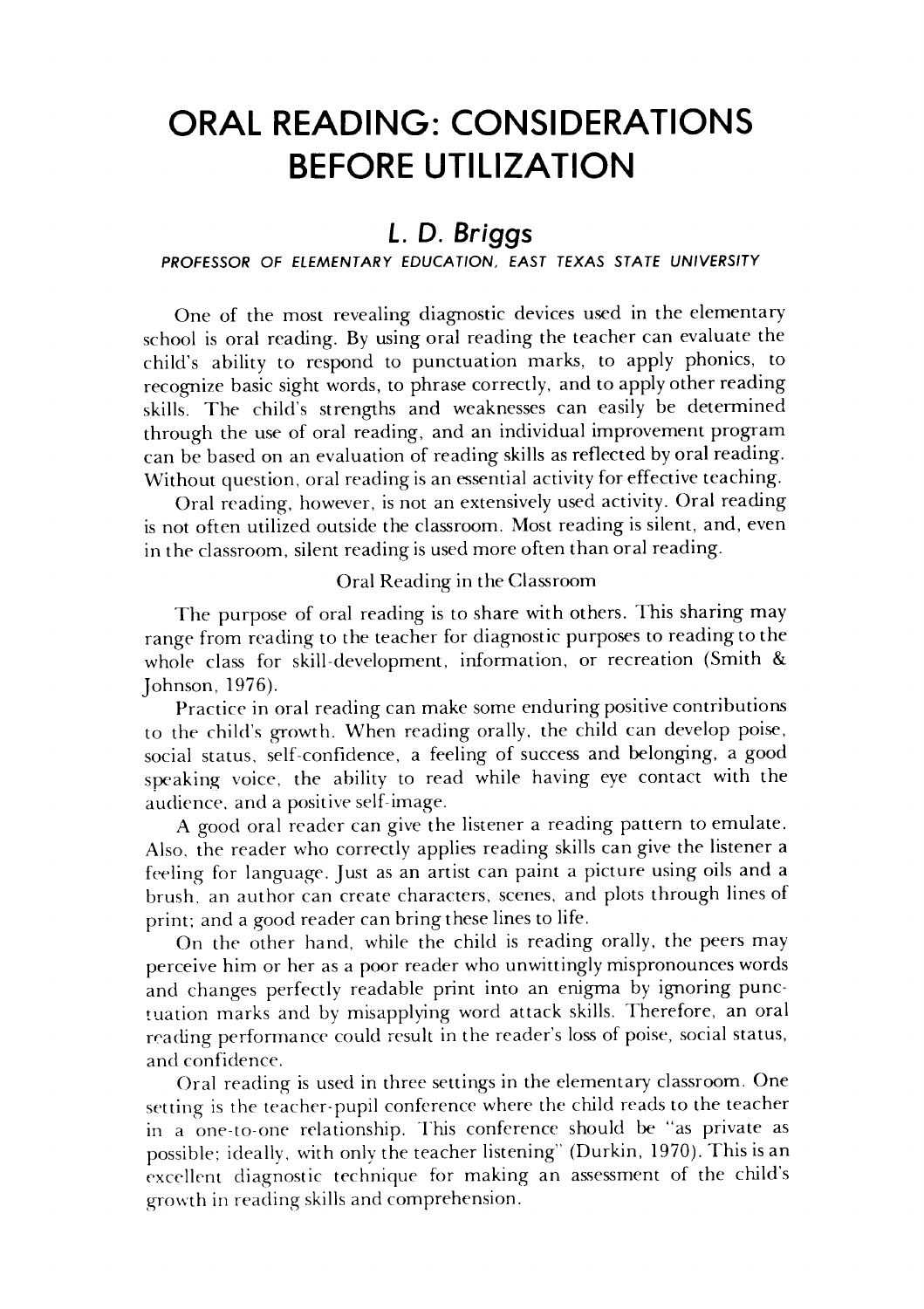### $\emph{rh}$ —259  $\emph{ }$

Oral reading is also used in small subgroups where children have been placed according to need, interest, or achievement. The teacher is better placed according to need, interest, or achievement. The teacher is better able to meet the individual needs of the children by using this homogeneous able to meet the individual needs of the children by using this homogeneous grouping. When reading orally in this situation, the child will read to a grouping. When reading orally in this situation, the child will read to a limited number of peerswhohave comparable ability and achievement. limited number of peers who have comparable ability and achievement.

At other times, the wholeclassmay constitute the reading group. In this At other times, the whole class may constitute the reading group. In this situation, the child will read orally to all members of the class. This activity situation, the child will read orally to all members of the class. This activity tends to be competitive and unfair to the less capable children unless the tends to be competitive and unfair to the less capable children unless the reading material is on a very low level, or the slow readers have had an reading material is on a very low level, or the slow readers have had an opportunity to read the material orally with teacher assistance prior to the opportunity to read the material orally with teacher assistance prior to the reading period. In addition, the teacher's disciplinary control is spreadthin reading period. In addition, the teacher's disciplinary control is spread thin in this situation, and children are more prone to make derogatory remarks in this situation, and children are more prone to make derogatory remarks about poor readers. This would constitute "an undesirable audience about poor readers. This would constitute "an undesirable audience situation" (Dallman, et. al., 1974). situation" (Dallman, et. aI., 1974).

The possession of the necessary skills for oral reading should not be the The possession of the necessary skills for oral reading should not be the only criterion used for selecting a child to read. The child should also be only criterion used for selecting a child to read. The child should also be emotionally, socially, and physically ready. All of these areas must be emotionally, socially, and physically ready. All of these areas must be considered before a child iscalled on to read orally in a group situation with considered before a child is called on to read orally in a group situation with an audience. Of course, the same rule applies to other academic activities as well. well.

#### Restricting Oral Reading Restricting Oral Reading

Too often, teachers perform acts in teaching that are not only non Too often, teachers perform acts in teaching that are not only nonproductive but are detrimental to learning and the child. Obviously, no productive but are detrimental to learning and the child. Obviously, no injurious act should be performed in the classroom. There are times, injurious act should be performed in the classroom. There are times, however, when oral reading can hurt the child. however, when oral reading can the child.

Perhaps the teacher-pupil oral reading conference presents the least Perhaps the teacher-pupil oral reading conference presents the least threat to the child because it excluded a peer audience. Small group and threat to the child because it excluded a peer audience. Small group and whole class reading sessions can be threatening, and, in these situations, the whole class reading sessions can be threatening. and, in these situations, the teacher must decide whether to involve the child in oral reading. The teacher must decide whether to involve the child in oral reading. The decision must be made with consideration being given to all aspects of the decision must be made with consideration being given to all aspects of the child's development and achievement. child's development and achievement.

When specific conditions exist, the teacher should be very concerned When specific conditions exist, the teacher should be very concerned about requiring the child to read orally: about requiring the child to read orally:

- 1. The child has distracting mannerisms. It is especially harmful if other 1. The child has distracting mannerisms. It is especially harmful if other members of the class point out and laugh at a child's mannerisms.
- 2. The child stutters under stress or strain. Reading problems produce 2. The child stutters under stress or strain. Reading problems produce stress and strain, and stress and strain produce stuttering. The child's stress and strain, and stress and strain produce stuttering. The child's stuttering causes problems in reading, and the cycle repeats itself. stuttering causes problems in reading, and the cycle repeats itself.
- 3. The child does not have the vocabulary or reading skills necessary to 3. The child does not have the vocabulary or reading skills necessary to cope successfully with the reading material.
- 4. The child has some distracting injurywhich is readily noticed by other 4. The child has some distracting injury which is readily noticed by other children in the class. Children naturally become curious and distracted. children in the class. Children naturally become curious and distracted. These injuries are oftenseen inschool: a black eye. a cut on the face, or These injuries are often seen in school: a tlack eye. a cut on the face, or a cut or bandage on the head. a cut or bandage on the head.
- 5. The child has recently had a traumatic experience. These are very 5. The child has recently had a traumatic experience. These are very emotional experiences for children: a death of a parent, death of a emotional experiences for children: a death of a parent, death of a